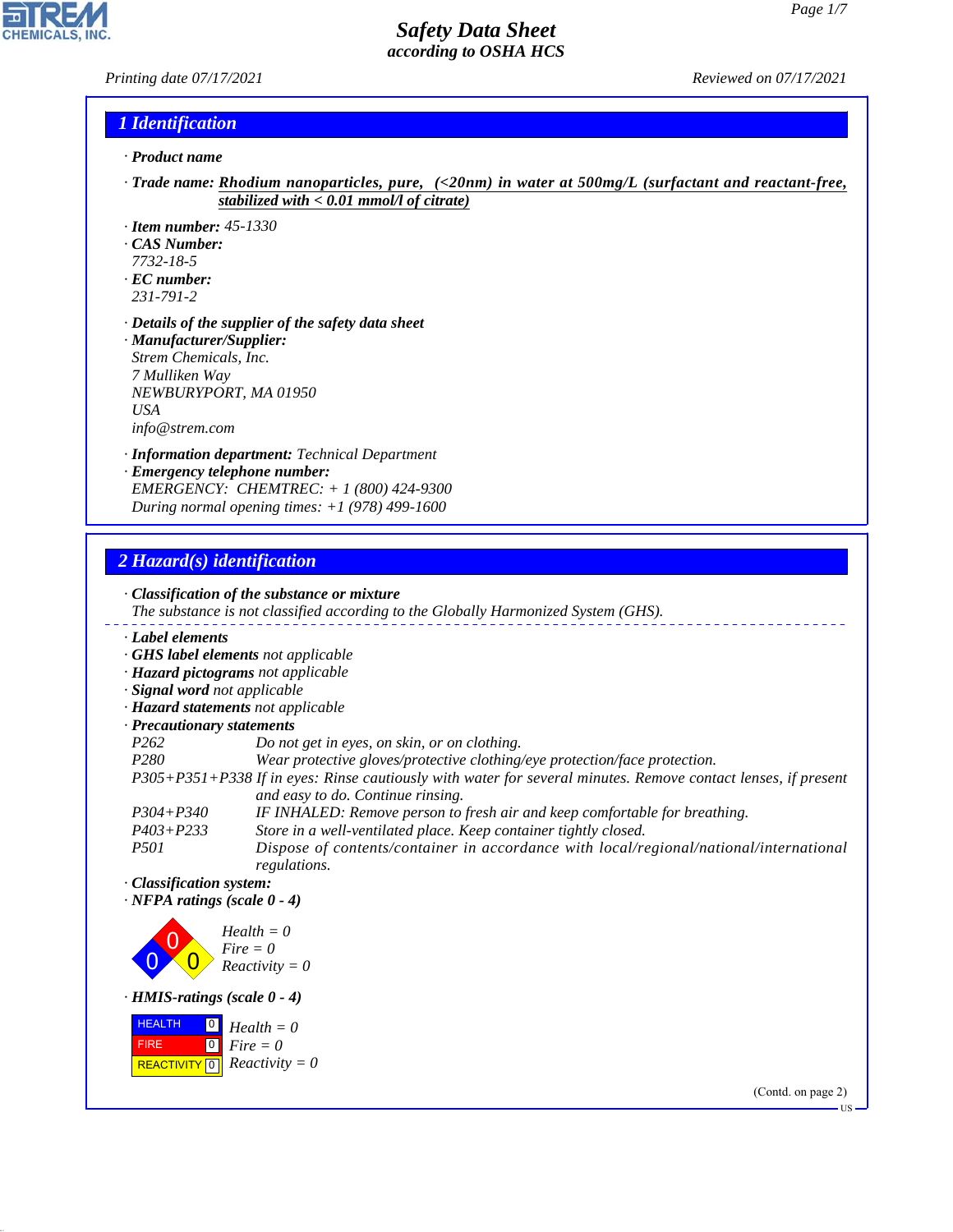*Printing date 07/17/2021 Reviewed on 07/17/2021*

*Trade name: Rhodium nanoparticles, pure, (<20nm) in water at 500mg/L (surfactant and reactant-free, stabilized with < 0.01 mmol/l of citrate)*

(Contd. of page 1)

- *· Other hazards*
- *· Results of PBT and vPvB assessment*
- *· PBT: Not applicable.*
- *· vPvB: Not applicable.*

## *3 Composition/information on ingredients*

- *· Chemical characterization: Substances*
- *· CAS No. Description*
- *7732-18-5 Water, De-ionized*
- *· Identification number(s)*
- *· EC number: 231-791-2*

## *4 First-aid measures*

- *· Description of first aid measures*
- *· General information: No special measures required.*
- *· After inhalation: Supply fresh air; consult doctor in case of complaints.*
- *· After skin contact: Immediately rinse with water.*
- *· After eye contact: Rinse opened eye for several minutes under running water. Then consult a doctor.*
- *· After swallowing: If symptoms persist consult doctor.*
- *· Information for doctor:*
- *· Most important symptoms and effects, both acute and delayed No further relevant information available.*
- *· Indication of any immediate medical attention and special treatment needed No further relevant information available.*

# *5 Fire-fighting measures*

- *· Extinguishing media*
- *· Suitable extinguishing agents: Use fire fighting measures that suit the environment.*
- *· Special hazards arising from the substance or mixture No further relevant information available.*
- *· Advice for firefighters*
- *· Protective equipment: No special measures required.*

#### *6 Accidental release measures*

- *· Personal precautions, protective equipment and emergency procedures Not required.*
- *· Environmental precautions: No special measures required.*
- *· Methods and material for containment and cleaning up:*
- *Absorb with liquid-binding material (sand, diatomite, acid binders, universal binders, sawdust). Dispose contaminated material as waste according to item 13.*
- *· Reference to other sections*
- *See Section 7 for information on safe handling.*
- *See Section 8 for information on personal protection equipment.*
- *See Section 13 for disposal information.*
- *· Protective Action Criteria for Chemicals*
- *· PAC-1:*

44.1.1

*Substance is not listed.*

(Contd. on page 3)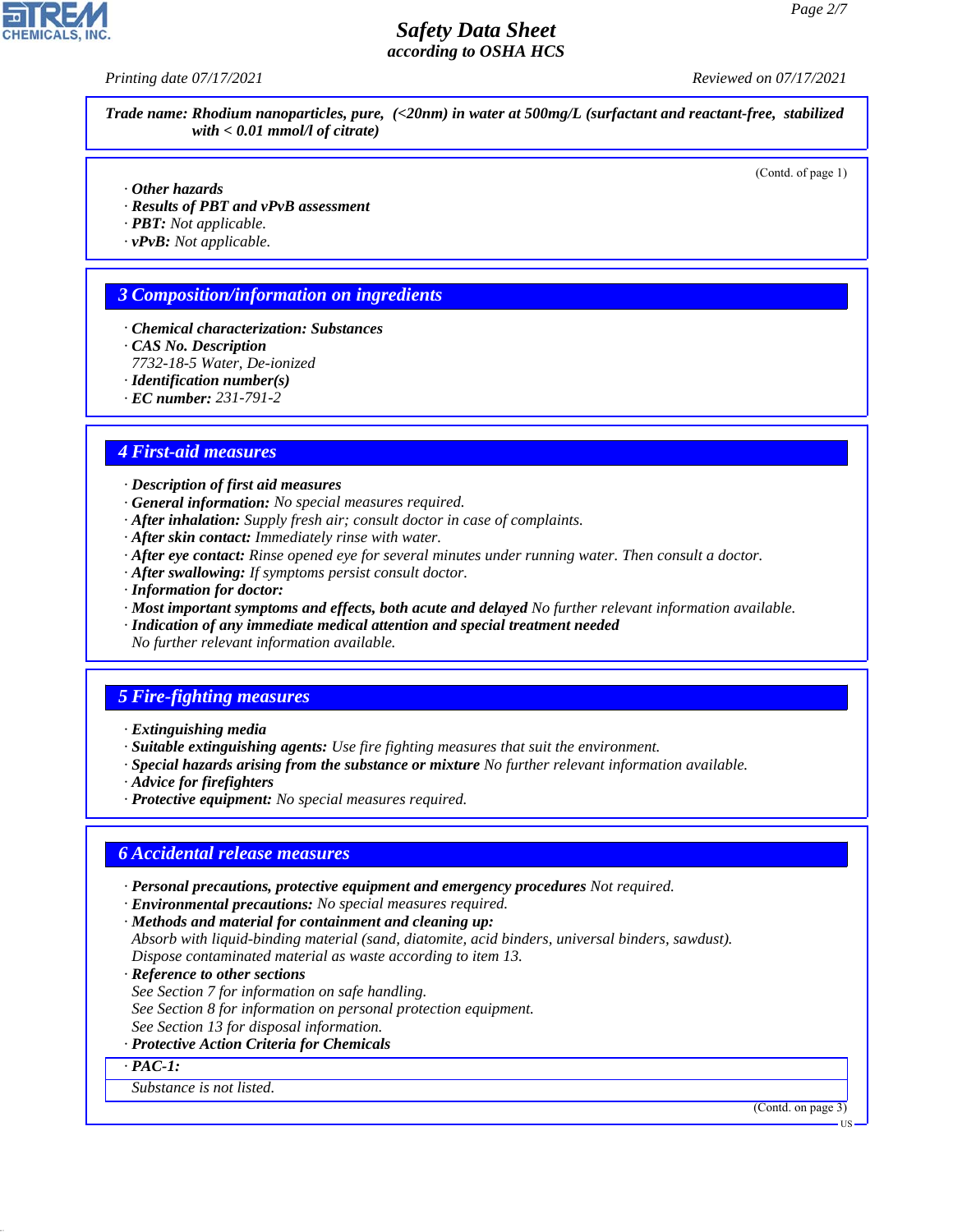*Printing date 07/17/2021 Reviewed on 07/17/2021*

*Trade name: Rhodium nanoparticles, pure, (<20nm) in water at 500mg/L (surfactant and reactant-free, stabilized with < 0.01 mmol/l of citrate)*

(Contd. of page 2)

#### *· PAC-2:*

*Substance is not listed.*

*· PAC-3:*

*Substance is not listed.*

# *7 Handling and storage*

- *· Handling:*
- *· Precautions for safe handling No special measures required.*
- *· Information about protection against explosions and fires: No special measures required.*
- *· Conditions for safe storage, including any incompatibilities*
- *· Storage:*
- *· Requirements to be met by storerooms and receptacles: No special requirements.*
- *· Information about storage in one common storage facility: Not required.*
- *· Further information about storage conditions: None.*
- *· Specific end use(s) No further relevant information available.*

*8 Exposure controls/personal protection*

*· Additional information about design of technical systems: No further data; see item 7.*

- *· Control parameters*
- *· Components with limit values that require monitoring at the workplace: Not required.*
- *· Additional information: The lists that were valid during the creation were used as basis.*
- *· Exposure controls*
- *· Personal protective equipment:*
- *· General protective and hygienic measures:*
- *The usual precautionary measures for handling chemicals should be followed.*
- *· Breathing equipment: Not required.*
- *· Protection of hands:*



44.1.1

\_S*Protective gloves*

*The glove material has to be impermeable and resistant to the product/ the substance/ the preparation.*

*Due to missing tests no recommendation to the glove material can be given for the product/ the preparation/ the chemical mixture.*

*Selection of the glove material on consideration of the penetration times, rates of diffusion and the degradation · Material of gloves*

*The selection of the suitable gloves does not only depend on the material, but also on further marks of quality and varies from manufacturer to manufacturer.*

*· Penetration time of glove material*

*The exact break through time has to be found out by the manufacturer of the protective gloves and has to be observed.*

*· Eye protection: Goggles recommended during refilling.*

(Contd. on page 4)

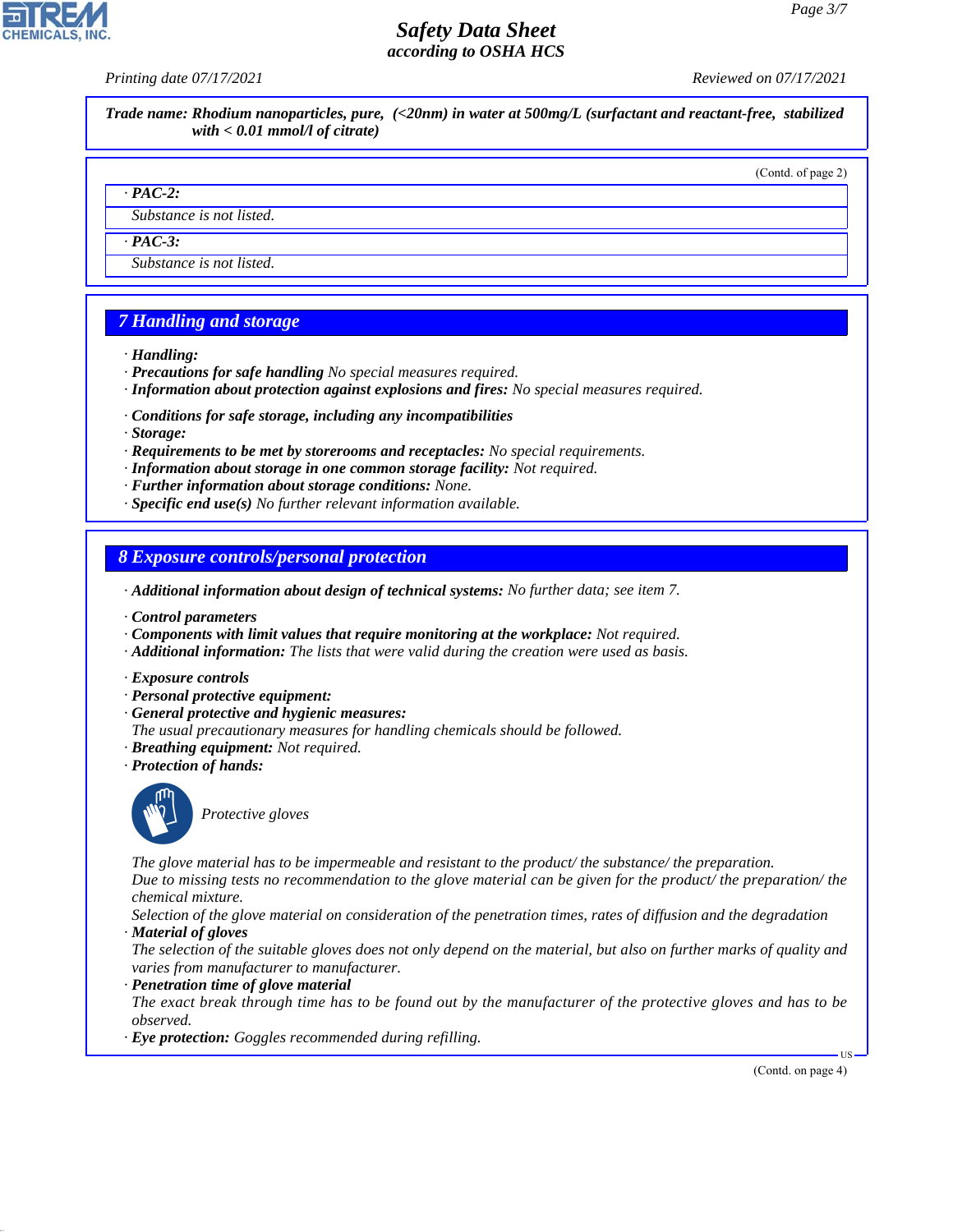P

**CHEMICALS, INC.** 

*Printing date 07/17/2021 Reviewed on 07/17/2021*

*Trade name: Rhodium nanoparticles, pure, (<20nm) in water at 500mg/L (surfactant and reactant-free, stabilized with < 0.01 mmol/l of citrate)*

(Contd. of page 3)

| <b>9 Physical and chemical properties</b>                                        |                                               |
|----------------------------------------------------------------------------------|-----------------------------------------------|
| · Information on basic physical and chemical properties<br>· General Information |                                               |
| $\cdot$ Appearance:                                                              |                                               |
| Form:                                                                            | Liquid                                        |
| Color:                                                                           | <b>Black</b>                                  |
| $\cdot$ Odor:                                                                    | <i><b>Odorless</b></i>                        |
| · Odor threshold:                                                                | Not determined.                               |
| $\cdot$ pH-value:                                                                | Not determined.                               |
| Change in condition                                                              |                                               |
| <b>Melting point/Melting range:</b>                                              | $0 °C$ (32 $°F$ )                             |
| <b>Boiling point/Boiling range:</b>                                              | 100 °C (212 °F)                               |
| · Flash point:                                                                   | Not applicable.                               |
| · Flammability (solid, gaseous):                                                 | Not determined.                               |
| · Ignition temperature:                                                          |                                               |
| <b>Decomposition temperature:</b>                                                | Not determined.                               |
| · Auto igniting:                                                                 | Not determined.                               |
| · Danger of explosion:                                                           | Product does not present an explosion hazard. |
| · Explosion limits:                                                              |                                               |
| Lower:                                                                           | Not determined.                               |
| <b>Upper:</b>                                                                    | Not determined.                               |
| $\cdot$ Vapor pressure at 20 $\cdot$ C (68 $\cdot$ F):                           | $23$ hPa (17 mm Hg)                           |
| $\cdot$ Density at 20 $\cdot$ C (68 $\cdot$ F):                                  | $1 g/cm^3 (8.345 lbs/gal)$                    |
| · Relative density                                                               | Not determined.                               |
| · Vapor density                                                                  | Not determined.                               |
| · Evaporation rate                                                               | Not determined.                               |
| · Solubility in / Miscibility with                                               |                                               |
| Water:                                                                           | Not miscible or difficult to mix.             |
| · Partition coefficient (n-octanol/water): Not determined.                       |                                               |
| · Viscosity:                                                                     |                                               |
| Dynamic at 20 $\textdegree$ C (68 $\textdegree$ F):                              | $0.952$ mPas                                  |
| Kinematic:                                                                       | Not determined.                               |
| · Solvent content:                                                               |                                               |
| <i><b>Organic solvents:</b></i>                                                  | $0.0\%$                                       |
| Water:                                                                           | 100.0%                                        |
| <b>VOC</b> content:                                                              | 0.0 g/l / 0.00 lb/gl                          |
| $\cdot$ Other information                                                        | No further relevant information available.    |

# *10 Stability and reactivity*

*· Reactivity No further relevant information available.*

*· Chemical stability*

44.1.1

*· Thermal decomposition / conditions to be avoided: No decomposition if used according to specifications.*

(Contd. on page 5) US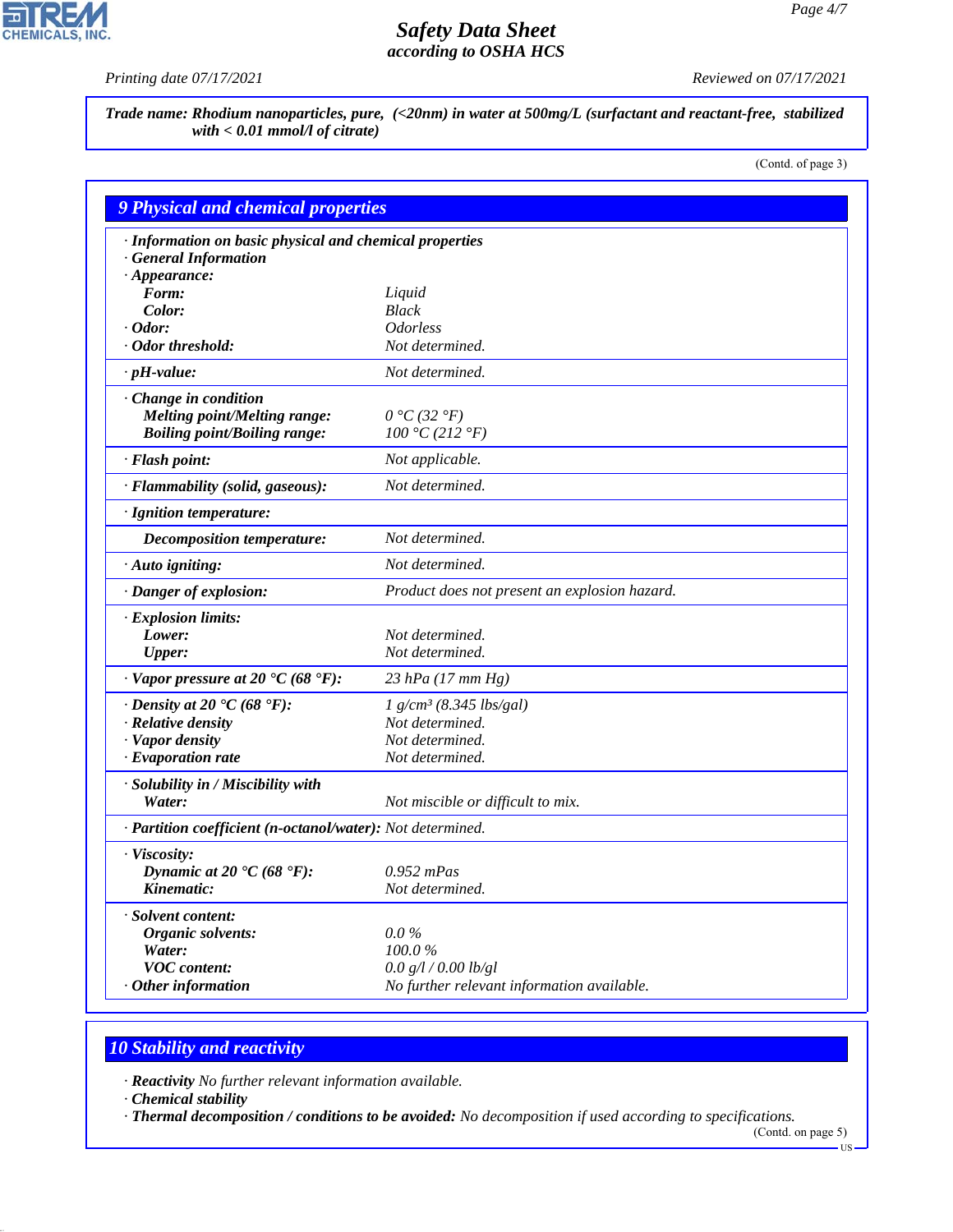*Printing date 07/17/2021 Reviewed on 07/17/2021*

*Trade name: Rhodium nanoparticles, pure, (<20nm) in water at 500mg/L (surfactant and reactant-free, stabilized with < 0.01 mmol/l of citrate)*

(Contd. of page 4)

- *· Possibility of hazardous reactions No dangerous reactions known.*
- *· Conditions to avoid No further relevant information available.*
- *· Incompatible materials: No further relevant information available.*
- *· Hazardous decomposition products: No dangerous decomposition products known.*

### *11 Toxicological information*

- *· Information on toxicological effects*
- *· Acute toxicity:*
- *· Primary irritant effect:*
- *· on the skin: No irritant effect.*
- *· on the eye: No irritating effect.*
- *· Sensitization: No sensitizing effects known.*
- *· Additional toxicological information:*

*When used and handled according to specifications, the product does not have any harmful effects according to our experience and the information provided to us. The substance is not subject to classification.*

*· Carcinogenic categories*

*· IARC (International Agency for Research on Cancer)*

*Substance is not listed.*

*· NTP (National Toxicology Program)*

*Substance is not listed.*

*· OSHA-Ca (Occupational Safety & Health Administration)*

*Substance is not listed.*

# *12 Ecological information*

*· Toxicity*

- *· Aquatic toxicity: No further relevant information available.*
- *· Persistence and degradability No further relevant information available.*
- *· Behavior in environmental systems:*
- *· Bioaccumulative potential No further relevant information available.*
- *· Mobility in soil No further relevant information available.*
- *· Additional ecological information:*
- *· General notes: Not known to be hazardous to water.*
- *· Results of PBT and vPvB assessment*
- *· PBT: Not applicable.*
- *· vPvB: Not applicable.*
- *· Other adverse effects No further relevant information available.*

## *13 Disposal considerations*

*· Waste treatment methods*

44.1.1

*· Recommendation: Disposal must be made according to official regulations.*

(Contd. on page 6)

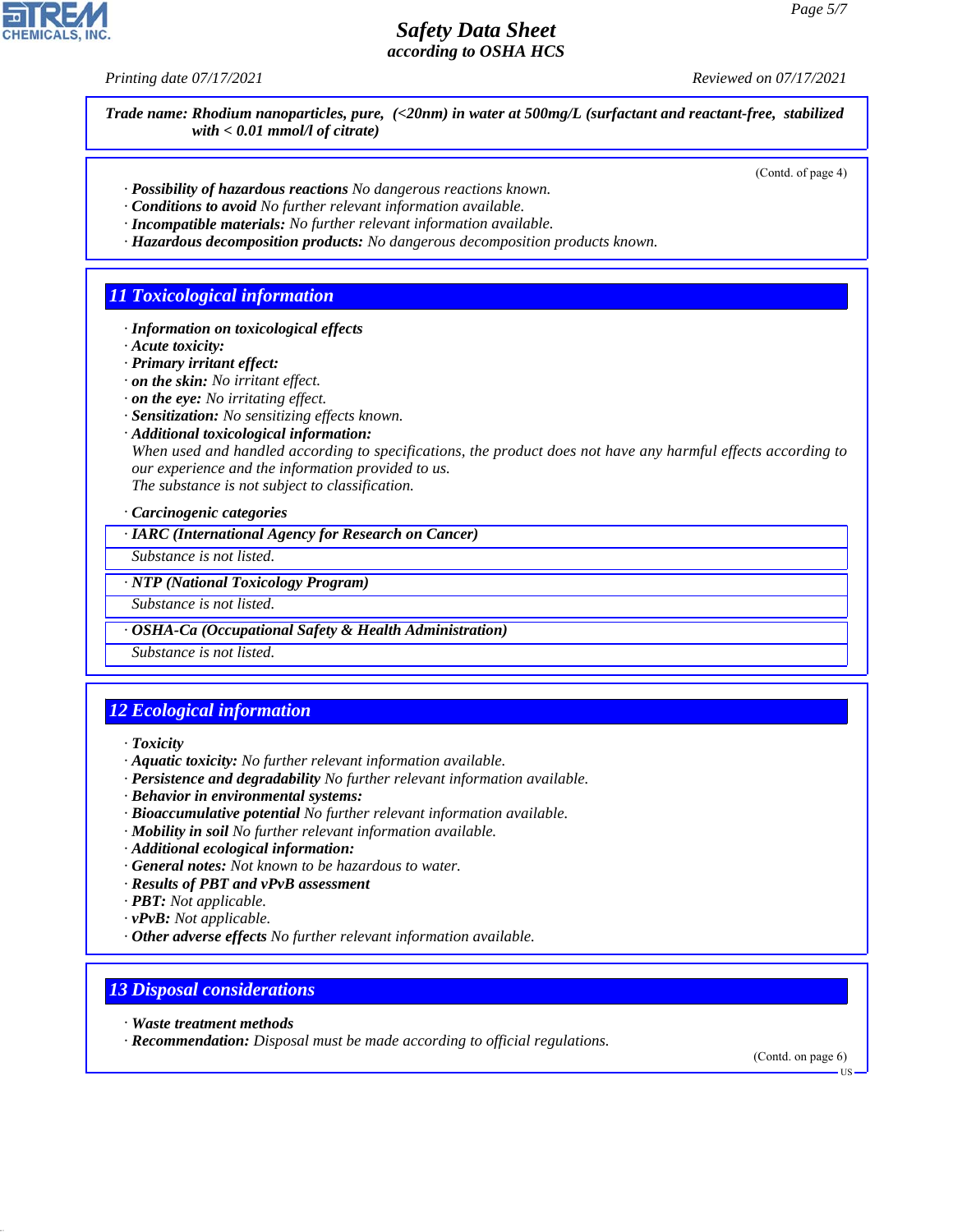**CHEMICALS, INC.** 

*Printing date 07/17/2021 Reviewed on 07/17/2021*

*Trade name: Rhodium nanoparticles, pure, (<20nm) in water at 500mg/L (surfactant and reactant-free, stabilized with < 0.01 mmol/l of citrate)*

(Contd. of page 5)

*· Uncleaned packagings:*

*· Recommendation: Disposal must be made according to official regulations.*

| <b>14 Transport information</b>                                                     |                 |
|-------------------------------------------------------------------------------------|-----------------|
| ⋅ UN-Number<br>· DOT, ADN, IMDG, IATA                                               | not regulated   |
| $\cdot$ UN proper shipping name<br>· DOT, ADN, IMDG, IATA                           | not regulated   |
| $\cdot$ Transport hazard class(es)                                                  |                 |
| · DOT, ADN, IMDG, IATA<br>· Class                                                   | not regulated   |
| · Packing group<br>· DOT, IMDG, IATA                                                | not regulated   |
| · Environmental hazards:<br>$\cdot$ Marine pollutant:                               | No              |
| · Special precautions for user                                                      | Not applicable. |
| · Transport in bulk according to Annex II of<br><b>MARPOL73/78 and the IBC Code</b> | Not applicable. |
| · UN "Model Regulation":                                                            | not regulated   |

# *15 Regulatory information*

44.1.1

*· Safety, health and environmental regulations/legislation specific for the substance or mixture · Sara*

*· Section 355 (extremely hazardous substances): Substance is not listed. · Section 313 (Specific toxic chemical listings): Substance is not listed. · TSCA (Toxic Substances Control Act): Substance is listed. · Proposition 65 · Chemicals known to cause cancer: Substance is not listed. · Chemicals known to cause reproductive toxicity for females: Substance is not listed. · Chemicals known to cause reproductive toxicity for males: Substance is not listed. · Chemicals known to cause developmental toxicity: Substance is not listed.* (Contd. on page 7) US